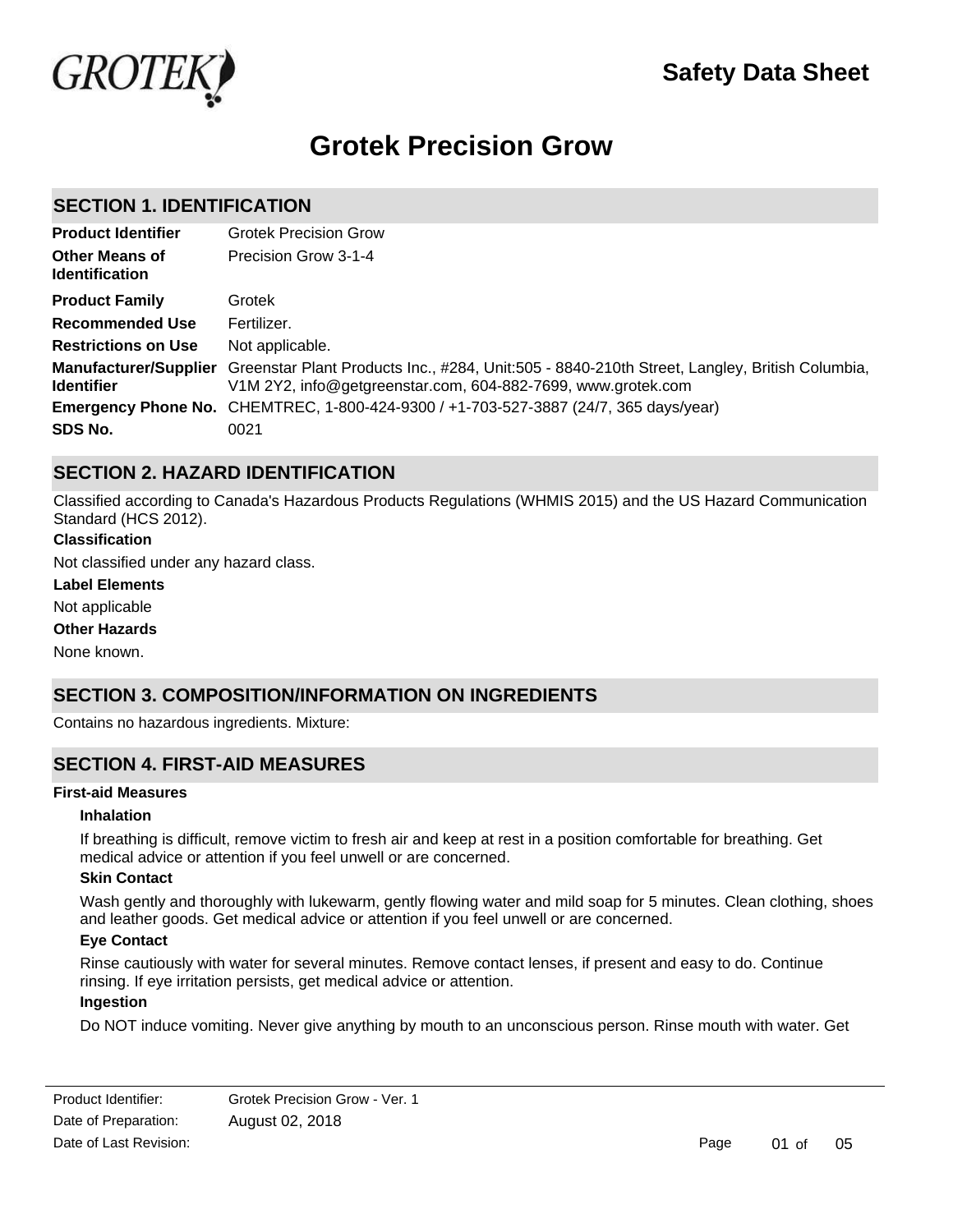medical advice or attention if you feel unwell or are concerned. **First-aid Comments**

Get medical advice or attention if you feel unwell or are concerned.

**Most Important Symptoms and Effects, Acute and Delayed**

None known.

**Immediate Medical Attention and Special Treatment**

# **Medical Conditions Aggravated by Exposure**

Skin conditions.

# **SECTION 5. FIRE-FIGHTING MEASURES**

### **Extinguishing Media**

### **Suitable Extinguishing Media**

Not combustible. Use extinguishing agent suitable for surrounding fire.

**Unsuitable Extinguishing Media**

Not applicable.

### **Specific Hazards Arising from the Product**

Does not burn. This product presents no unusual hazards in a fire situation. Not known to generate any hazardous decomposition products in a fire.

### **Special Protective Equipment and Precautions for Fire-fighters**

No special precautions are necessary.

Chemical protective clothing (e.g. chemical splash suit) and positive pressure SCBA may be necessary.

# **SECTION 6. ACCIDENTAL RELEASE MEASURES**

### **Personal Precautions, Protective Equipment, and Emergency Procedures**

No special precautions are necessary.

### **Environmental Precautions**

It is good practice to prevent releases into the environment.

### **Methods and Materials for Containment and Cleaning Up**

No special clean-up methods are necessary. Contact emergency services and manufacturer/supplier for advice.

# **SECTION 7. HANDLING AND STORAGE**

### **Precautions for Safe Handling**

It is good practice to: avoid breathing product; avoid skin and eye contact and wash hands after handling.

### **Conditions for Safe Storage**

No special requirements for storage area.

### **SECTION 8. EXPOSURE CONTROLS/PERSONAL PROTECTION**

### **Control Parameters**

Not available.

### **Appropriate Engineering Controls**

The hazard potential of this product is relatively low. General ventilation is usually adequate.

### **Individual Protection Measures**

### **Eye/Face Protection**

Not required but it is good practice to wear safety glasses or chemical safety goggles.

### **Skin Protection**

Not required, if used as directed.

**Product Identifier:** Date of Preparation: August 02, 2018 Grotek Precision Grow - Ver. 1 Date of Last Revision: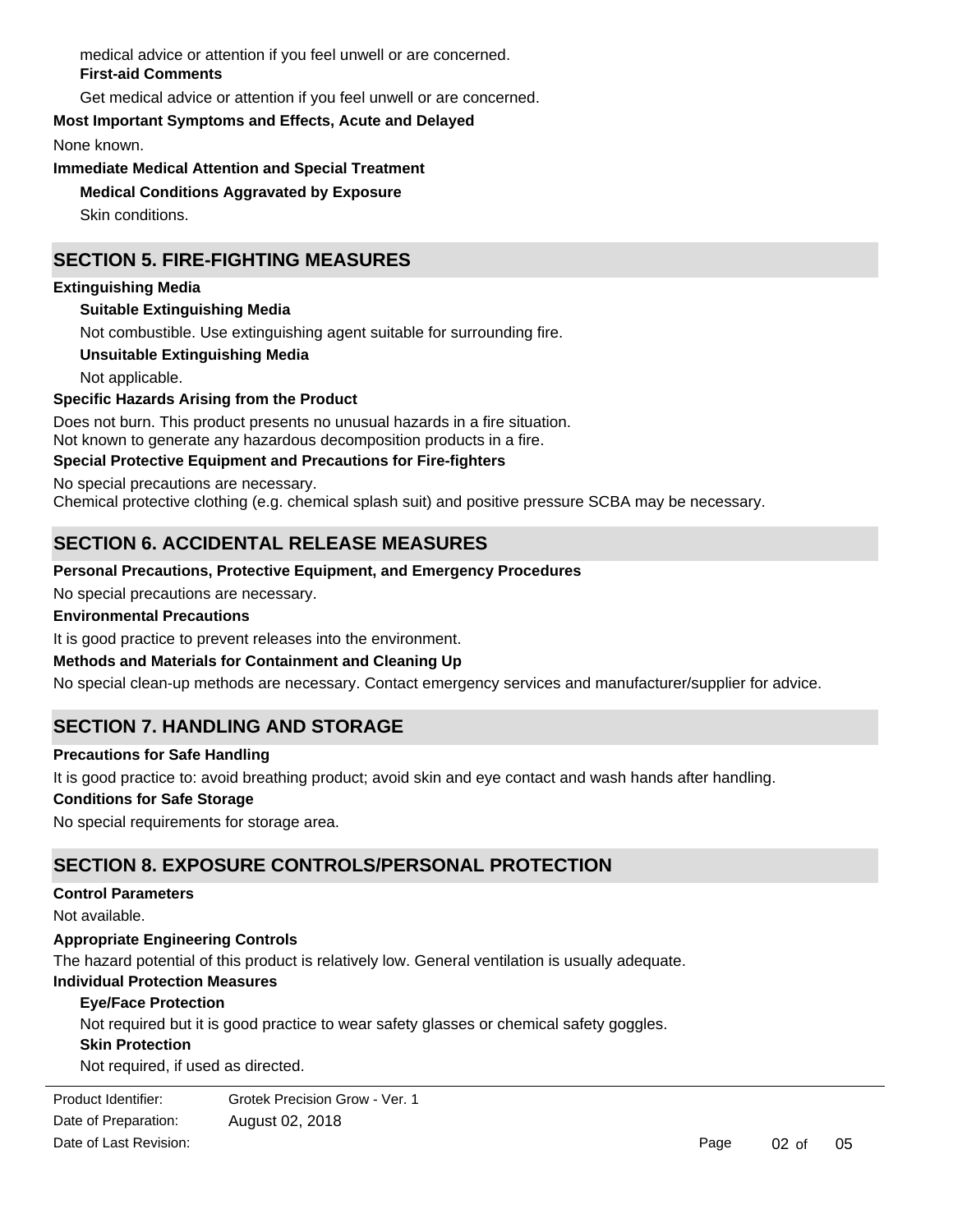Not normally required if product is used as directed.

# **SECTION 9. PHYSICAL AND CHEMICAL PROPERTIES**

### **Basic Physical and Chemical Properties**

| Appearance                                                   | Clear green liquid.                                    |
|--------------------------------------------------------------|--------------------------------------------------------|
| Odour                                                        | Acidic                                                 |
| <b>Odour Threshold</b>                                       | Not available                                          |
| рH                                                           | 3.6                                                    |
| <b>Melting Point/Freezing Point</b>                          | Not applicable (melting); Not available (freezing)     |
| <b>Initial Boiling Point/Range</b>                           | Not available                                          |
| <b>Flash Point</b>                                           | Not available                                          |
| <b>Evaporation Rate</b>                                      | Not available                                          |
| Flammability (solid, gas)                                    | Not applicable                                         |
| <b>Upper/Lower Flammability or</b><br><b>Explosive Limit</b> | Not available (upper); Not available (lower)           |
| <b>Vapour Pressure</b>                                       | Not available                                          |
| Vapour Density (air = 1)                                     | Not available                                          |
| <b>Solubility</b>                                            | Dispersible in water; Not available (in other liquids) |
| <b>Partition Coefficient,</b><br>n-Octanol/Water (Log Kow)   | Not available                                          |
| <b>Auto-ignition Temperature</b>                             | Not available                                          |
| <b>Decomposition Temperature</b>                             | Not available                                          |
| <b>Viscosity</b>                                             | Not available (kinematic); Not available (dynamic)     |
| <b>Other Information</b>                                     |                                                        |
| <b>Physical State</b>                                        | Liquid                                                 |
| <b>Other Physical Property 1</b>                             | Specific Gravity: 1.14                                 |
|                                                              |                                                        |

# **SECTION 10. STABILITY AND REACTIVITY**

**Chemical Stability** Normally stable. **Conditions to Avoid** None known. **Incompatible Materials** None known. **Hazardous Decomposition Products** None known. **Possibility of Hazardous Reactions** None known. **Reactivity** None known.

# **SECTION 11. TOXICOLOGICAL INFORMATION**

Information presented below is for the entire product, unless otherwise specified.

### **Likely Routes of Exposure**

Skin contact; eye contact; ingestion.

**Product Identifier:** Date of Preparation: August 02, 2018 Grotek Precision Grow - Ver. 1 Date of Last Revision: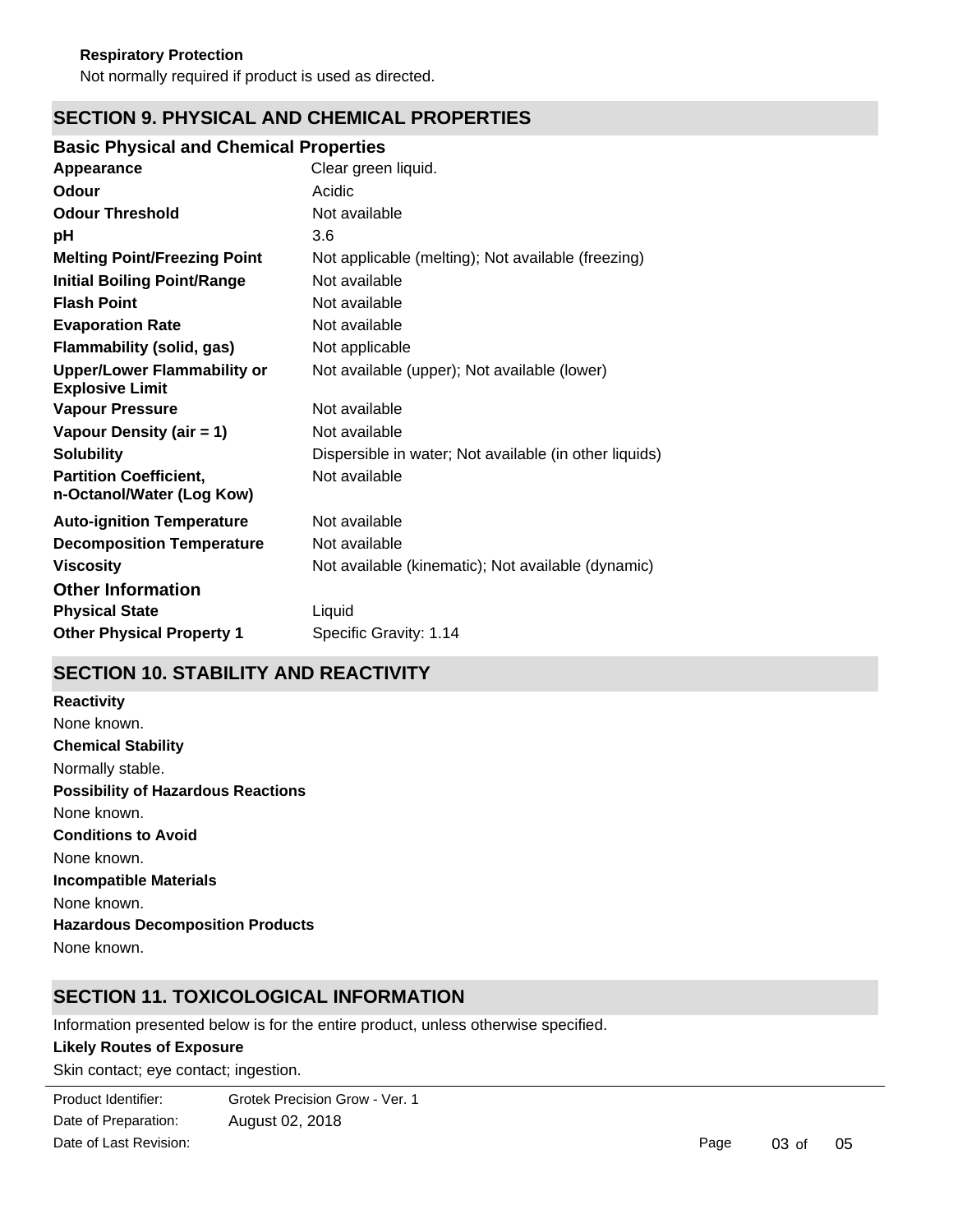### **Acute Toxicity**

LC50: No information was located.

LD50 (oral): No information was located.

LD50 (dermal): No information was located.

### **Skin Corrosion/Irritation**

Human experience shows very mild irritation.

### **Serious Eye Damage/Irritation**

May cause very mild irritation based on information for closely related chemicals. Symptoms include slight redness and pain.

### **STOT (Specific Target Organ Toxicity) - Single Exposure**

### **Inhalation**

Not harmful based on information for closely related materials.

### **Skin Absorption**

Not harmful based on information for closely related materials.

### **Ingestion**

May be harmful If large amounts are swallowed.

### **Aspiration Hazard**

Not known to be an aspiration hazard.

### **STOT (Specific Target Organ Toxicity) - Repeated Exposure**

Not harmful based on information for closely related chemicals.

### **Respiratory and/or Skin Sensitization**

Not known to be a respiratory sensitizer. Not known to be a skin sensitizer.

#### **Carcinogenicity**

Not known to cause cancer.

### **Reproductive Toxicity**

**Development of Offspring**

Does not cause harm to the unborn child.

#### **Sexual Function and Fertility**

No information was located.

### **Effects on or via Lactation**

Does not cause effects on or via lactation.

#### **Germ Cell Mutagenicity**

Not mutagenic.

#### **Interactive Effects**

No information was located.

# **SECTION 12. ECOLOGICAL INFORMATION**

Not hazardous to the environment.

# **SECTION 13. DISPOSAL CONSIDERATIONS**

#### **Disposal Methods**

Regulations.

This product is a non-hazardous waste. Recycle and reuse product, if possible. Disposal into the regular trash is acceptable.

# **SECTION 14. TRANSPORT INFORMATION**

Not regulated under Canadian TDG regulations. Not regulated under US DOT Regulations. Not regulated under IATA

Date of Preparation: August 02, 2018 Product Identifier: Grotek Precision Grow - Ver. 1 Date of Last Revision: